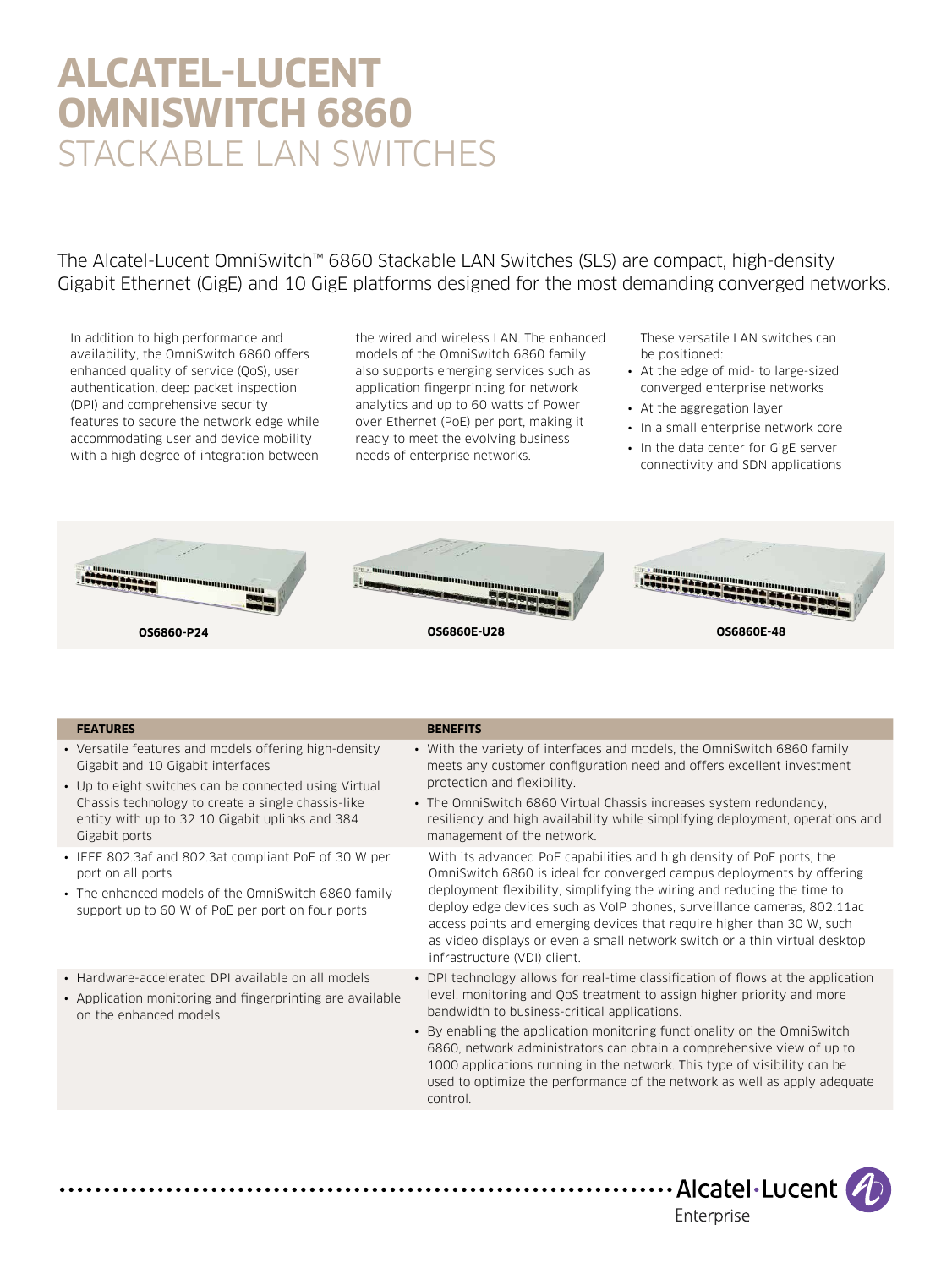| <b>FEATURES</b>                                                                                                                                                                                                                                                                                                                                                                                                            | <b>BENEFITS</b>                                                                                                                                                                                                                                                                                                                                                                                                                                                                                                                                                                                                                                                                                                                                                                             |
|----------------------------------------------------------------------------------------------------------------------------------------------------------------------------------------------------------------------------------------------------------------------------------------------------------------------------------------------------------------------------------------------------------------------------|---------------------------------------------------------------------------------------------------------------------------------------------------------------------------------------------------------------------------------------------------------------------------------------------------------------------------------------------------------------------------------------------------------------------------------------------------------------------------------------------------------------------------------------------------------------------------------------------------------------------------------------------------------------------------------------------------------------------------------------------------------------------------------------------|
| Advanced Unified Access features for converged campus<br>network solutions in application fluent network<br>• Integrated Policy with dynamic User Network Profiles<br>• Extensive security features for network access control<br>(NAC), policy enforcement and attack containment<br>• SIP Fluency to provision and monitor QoS treatment of<br>SIP flows<br>• Airgroup™ Network Services for Bonjour speaking<br>devices | • Unified access and application fluent networks provide simplified network<br>architecture with automated controls and enhanced security for both wired<br>and wireless users. Offers enhanced management and security for reduced<br>operational complexity costs.<br>• User network profiles add intelligence to the network to automatically adapt<br>as users move around the corporation without compromising the security.<br>• With its advanced capabilities, the OmniSwitch 6860 shows outstanding<br>performance when supporting real-time voice, data and video applications.<br>• Improved user experience with the integration of services that enable<br>employees to access the same applications and service, and have consistent<br>experience across wired and wireless. |
| Enables deployment of comprehensive and secure BYOD<br>services in enterprise networks*:<br>• Advanced guest management capabilities<br>• Device on-boarding and automated IEEE 802.1x<br>provisioning<br>• Device posture/health check and fingerprinting<br>• Application management                                                                                                                                     | • The OmniSwitch 6860 offers flexible deployment options and enables the<br>network for BYOD deployments and zero-touch guest management.<br>• Supports dynamic change of authentication (CoA) and enforces traffic<br>remediation or restriction for non-compliant devices.<br>• Provides control and increased security over corporate data/applications for<br>the mixed personal and corporate environment for improved visibility and<br>control for IT.                                                                                                                                                                                                                                                                                                                               |
| The OmniSwitch 6860 is SDN ready.<br>• Supporting programmable AOS RESTful APIs, OpenFlow<br>and OpenStack allow the creation of specialized<br>services.                                                                                                                                                                                                                                                                  | • Opens the door for fast deployment of new network services that meet<br>employees' needs to continuously adopt new applications that support the<br>business.<br>• The support of SDN reassures customers that their investment is ready for<br>the future and enables interoperability with third-party solutions.                                                                                                                                                                                                                                                                                                                                                                                                                                                                       |

\* requires Aruba ClearPass

# **ALCATEL-LUCENT OMNISWITCH 6860 MODELS**

The OmniSwitch 6860 family offers customers an extensive selection of Gigabit fixed-configuration switches with up to 60 watts of PoE per port and power supply options that accommodate the most demanding requirements. The models are in a 1RU form factor and are 19-inch rack-mountable. They all have four built-in 10 Gigabit SFP+ ports that support 10 Gigabits and 1000-X, two 20 Gigabit QSFP+ ports used as Virtual Chassis connections, USB ports and console ports.

There are four basic models in the OmniSwitch 6860 family and five enhanced models. All of the OmniSwitch 6860 PoE models support PoE+, up to 30 watts of PoE on all ports; however only the enhanced models in the family support up to 60 watts of PoE on the first four ports. The enhanced models also have an Ethernet management port (EMP) port and a built-in co-processor that can be used for running Enhanced network services such as application fingerprinting and others in the future.

|                        | <b>GIGABIT</b><br><b>PORTS</b> | 1G/10G<br>$SFP+$<br><b>PORTS</b> | 20G QSFP+<br><b>VIRTUAL</b><br><b>CHASSIS</b><br><b>PORTS</b> | <b>DESCRIPTION</b>                                                                                                                                                                                                                |
|------------------------|--------------------------------|----------------------------------|---------------------------------------------------------------|-----------------------------------------------------------------------------------------------------------------------------------------------------------------------------------------------------------------------------------|
| <b>BASIC MODELS</b>    |                                |                                  |                                                               |                                                                                                                                                                                                                                   |
| OS6860-24              | 24                             | $\overline{4}$                   | $\overline{2}$                                                | Fixed-configuration chassis in a 1U form factor with 24 10/100/1000 Base-T ports.<br>four fixed SFP+ (1G/10G) ports and two 20G Virtual Chassis link ports                                                                        |
| 0S6860-P24             | 24 PoE                         | $\overline{4}$                   | $\overline{2}$                                                | Fixed-configuration chassis in a 10 form factor with 24 10/100/1000 Base-T PoE<br>ports, four fixed SFP+ (1G/10G) ports and two 20G Virtual Chassis link ports                                                                    |
| OS6860-48              | 48                             | 4                                | $\overline{2}$                                                | Fixed-configuration chassis in a 1U form factor with 48 10/100/1000 Base-T ports,<br>four fixed SFP+ (1G/10G) ports and two 20G Virtual Chassis link ports                                                                        |
| OS6860-P48             | 48 PoE                         | $\overline{4}$                   | $\overline{2}$                                                | Fixed-configuration chassis in a 1U form factor with 48 10/100/1000 Base-T PoE<br>ports, four fixed SFP+ (1G/10G) ports and two 20G Virtual Chassis link ports                                                                    |
| <b>ENHANCED MODELS</b> |                                |                                  |                                                               |                                                                                                                                                                                                                                   |
| OS6860E-24             | 24                             | 4                                | $\overline{2}$                                                | Fixed-configuration chassis in a 1U form factor with 24 10/100/1000 Base-T ports.<br>four fixed SFP+ (1G/10G) ports and two 20G virtual Chassis link ports. Includes a<br>built-in co-processor for Enhanced network services     |
| 0S6860E-P24            | 24 PoE                         | $\overline{4}$                   | $\overline{2}$                                                | Fixed-configuration chassis in a 1U form factor with 24 10/100/1000 Base-T<br>PoE ports, four fixed SFP+ (1G/10G) ports and two 20G Virtual Chassis link ports.<br>Includes a built-in co-processor for Enhanced network services |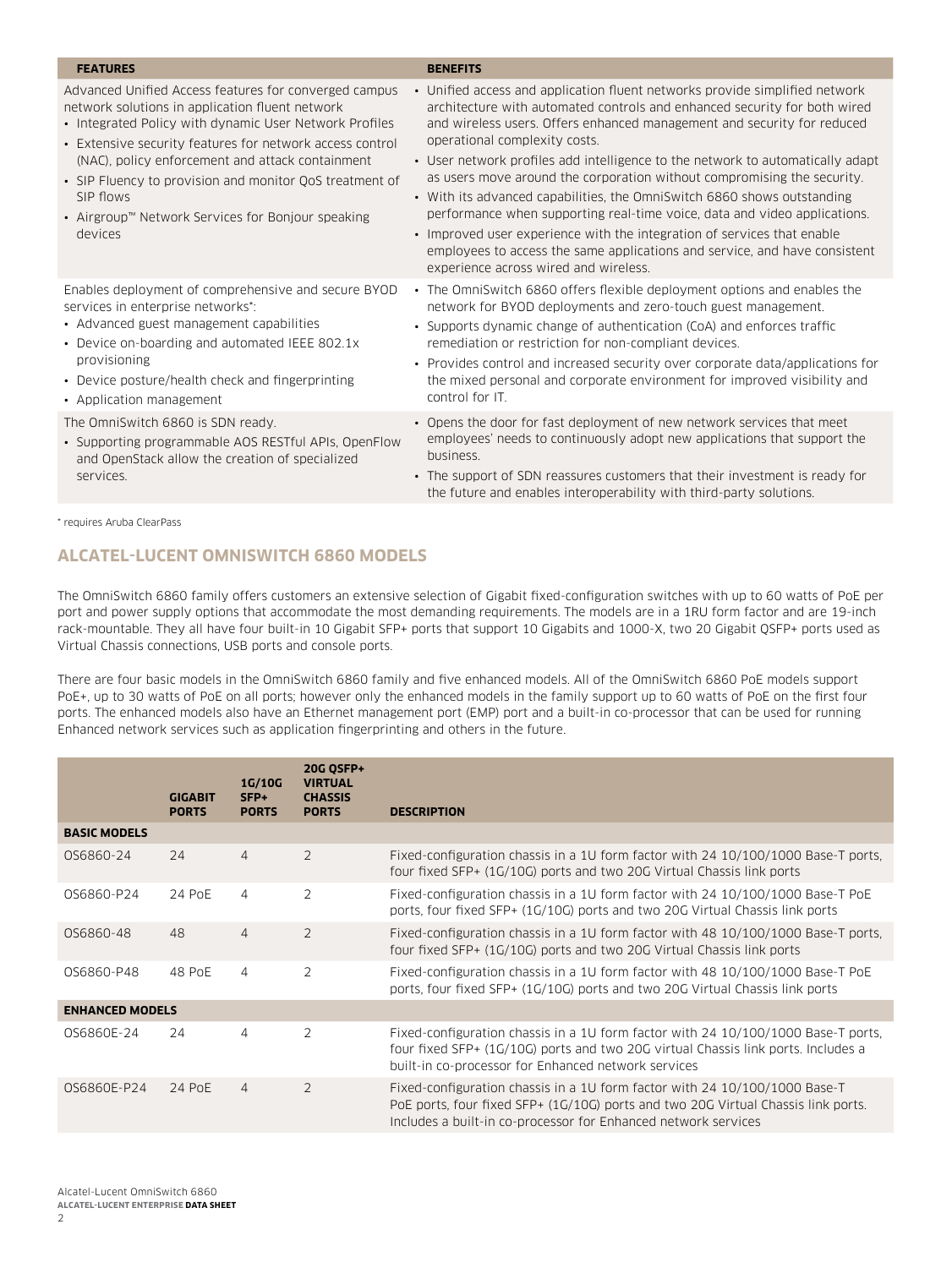|                              | <b>GIGABIT</b><br><b>PORTS</b> | 1G/10G<br>SFP+<br><b>PORTS</b> | <b>20G OSFP+</b><br><b>VIRTUAL</b><br><b>CHASSIS</b><br><b>PORTS</b> | <b>DESCRIPTION</b>                                                                                                                                                                                                                              |
|------------------------------|--------------------------------|--------------------------------|----------------------------------------------------------------------|-------------------------------------------------------------------------------------------------------------------------------------------------------------------------------------------------------------------------------------------------|
| <b>BASIC MODELS (CONT'D)</b> |                                |                                |                                                                      |                                                                                                                                                                                                                                                 |
| 0S6860E-48                   | 48                             | 4                              | $\overline{2}$                                                       | Fixed-configuration chassis in a 1U form factor with 48 10/100/1000 Base-T ports.<br>four fixed SFP+ (1G/10G) ports and two 20G Virtual Chassis link ports. Includes a<br>built-in co-processor for Enhanced network services                   |
| 0S6860E-P48                  | 48 PoE                         | 4                              | $\mathcal{P}$                                                        | Fixed-configuration chassis in a 1U form factor with 48 10/100/1000 Base-T<br>PoE ports, four fixed SFP+ (1G/10G) ports and two 20G Virtual Chassis link ports.<br>Includes a built-in co-processor for Enhanced network services               |
| 0S6860E-U28                  | 28 SFP                         | 4                              | $\overline{2}$                                                       | Fixed-configuration chassis in a 1U form factor with 28 ports supporting<br>1000Base-X and 100Base-FX, four fixed SFP+ (1G/10G) ports and two 20G Virtual<br>Chassis link ports. Includes a built-in co-processor for Enhanced network services |

# **TECHNICAL SPECIFICATIONS**

# **OMNISWITCH 6860 BASIC MODELS**

| <b>PRODUCT MATRIX</b>              | OS6860-24                                               | OS6860-48                                              | OS6860-P24                                          | OS6860-P48                                              |
|------------------------------------|---------------------------------------------------------|--------------------------------------------------------|-----------------------------------------------------|---------------------------------------------------------|
| Gigabit port count                 | 24                                                      | 48                                                     | 24 (PoE)                                            | 48 (PoE)                                                |
| 1G/10G SFP+                        | $\overline{4}$                                          | $\overline{4}$                                         | $\sqrt{4}$                                          | $\overline{4}$                                          |
| 20G OSFP+ VFL ports                | $\overline{2}$                                          | $\overline{2}$                                         | $\overline{2}$                                      | $\overline{2}$                                          |
| USB port                           | $\mathbf{1}$                                            | $\mathbf{1}$                                           | $\mathbf{1}$                                        | $\mathbf{1}$                                            |
| Out-of-band EMP port               | $\mathsf{O}\xspace$                                     | 0                                                      | $\mathsf{O}$                                        | $\mathsf{O}\xspace$                                     |
| RS-232 port                        | $\mathbf{1}$                                            | $\mathbf{1}$                                           | $\mathbf{1}$                                        | $\mathbf{1}$                                            |
| Console port                       | $\mathbf{1}$                                            | $\mathbf{1}$                                           | $\mathbf{1}$                                        | $\mathbf{1}$                                            |
| Primary slide-in PSU slot          | $\mathbf{1}$                                            | 1                                                      | $\mathbf{1}$                                        | $\mathbf{1}$                                            |
| Backup slide-in PSU slot           | $\mathbf{1}$                                            | $\mathbf{1}$                                           | $\mathbf{1}$                                        | $\mathbf{1}$                                            |
| Fans                               | $\mathbf 0$                                             | $\mathsf{O}$                                           | $\mathbf{1}$                                        | $\mathbf{1}$                                            |
| File system flash                  | 2 GB                                                    | 2 GB                                                   | 2 GB                                                | 2 GB                                                    |
| <b>RAM</b>                         | 2 GB                                                    | 2 GB                                                   | 2 GB                                                | 2 GB                                                    |
| Max raw fabric capacity            | 224 Gb/s                                                | 264 Gb/s                                               | 224 Gb/s                                            | 264 Gb/s                                                |
| Throughput (at 64-byte<br>packet)  | 154.9 Mpps                                              | 190.6 Mpps                                             | 154.9 Mpps                                          | 190.6 Mpps                                              |
| Power consumption (idle)**         | 35.6 W                                                  | 41.7 W                                                 | 61.9 W                                              | 70.8 W                                                  |
| Power consumption<br>(full load)** | 45.6 W                                                  | 57.2 W                                                 | 477 W                                               | 900 W                                                   |
| Heat dissipation (idle)**          | 121.5 BTU/h                                             | 142.3 BTU/h                                            | 211.2 BTU/h                                         | 241.6 BTU/h                                             |
| MTBF with one<br>AC power supply   | 408,614 h                                               | 385,181 h                                              | 133,391 h                                           | 127,594 h                                               |
| Acoustic noise (dB) at 25C         | 45.8                                                    | 45.8                                                   | 42                                                  | 43.5                                                    |
| Height                             | 4.4 cm (1.73 in)                                        | 4.4 cm (1.73 in)                                       | 4.4 cm (1.73 in)                                    | 4.4 cm (1.73 in)                                        |
| Width                              | 44 cm (17.33 in)                                        | 44 cm (17.33 in)                                       | 44 cm (17.33 in)                                    | 44 cm (17.33 in)                                        |
| Depth                              | 35 cm (13.78 in)                                        | 35 cm (13.78 in)                                       | 35 cm (13.78 in)                                    | 35 cm (13.78 in)                                        |
| Weight (chassis and fan)           | 4.45 kg (9.8 lb)                                        | 4.67 kg (10.3 lb)                                      | 4.58 kg $(10.1 \text{ lb})$                         | 4.90 kg (10.8 lb)                                       |
| Weight (fully populated)***        | 5.17 kg (11.4 lb)                                       | 5.40 kg (11.9 lb)                                      | 6.03 kg (13.3 lb)                                   | 6.35 kg (14.0 lb)                                       |
| Altitude                           | 13,000 ft                                               | 13,000 ft                                              | 13,000 ft                                           | 13,000 ft                                               |
| Operating temperature              | 0°C to 45°C<br>$(32^{\circ}F \text{ to } 113^{\circ}F)$ | 0°C to 45°C<br>(32°F to 113°F)                         | $0^{\circ}$ C to 45 $^{\circ}$ C<br>(32°F to 113°F) | 0°C to 45°C<br>(32°F to 113°F)                          |
| Storage temperature                | $-40^{\circ}$ C to 85 $^{\circ}$ C<br>(-40°F to 185°F)  | $-40^{\circ}$ C to 85 $^{\circ}$ C<br>(-40°F to 185°F) | -40°C to 85°C<br>(-40°F to 185°F)                   | -40 $^{\circ}$ C to 85 $^{\circ}$ C<br>(-40°F to 185°F) |
| Humidity (operating)               | 5% to 95%<br>non-condensing                             | 5% to 95%<br>non-condensing                            | 5% to 95%<br>non-condensing                         | 5% to 95%<br>non-condensing                             |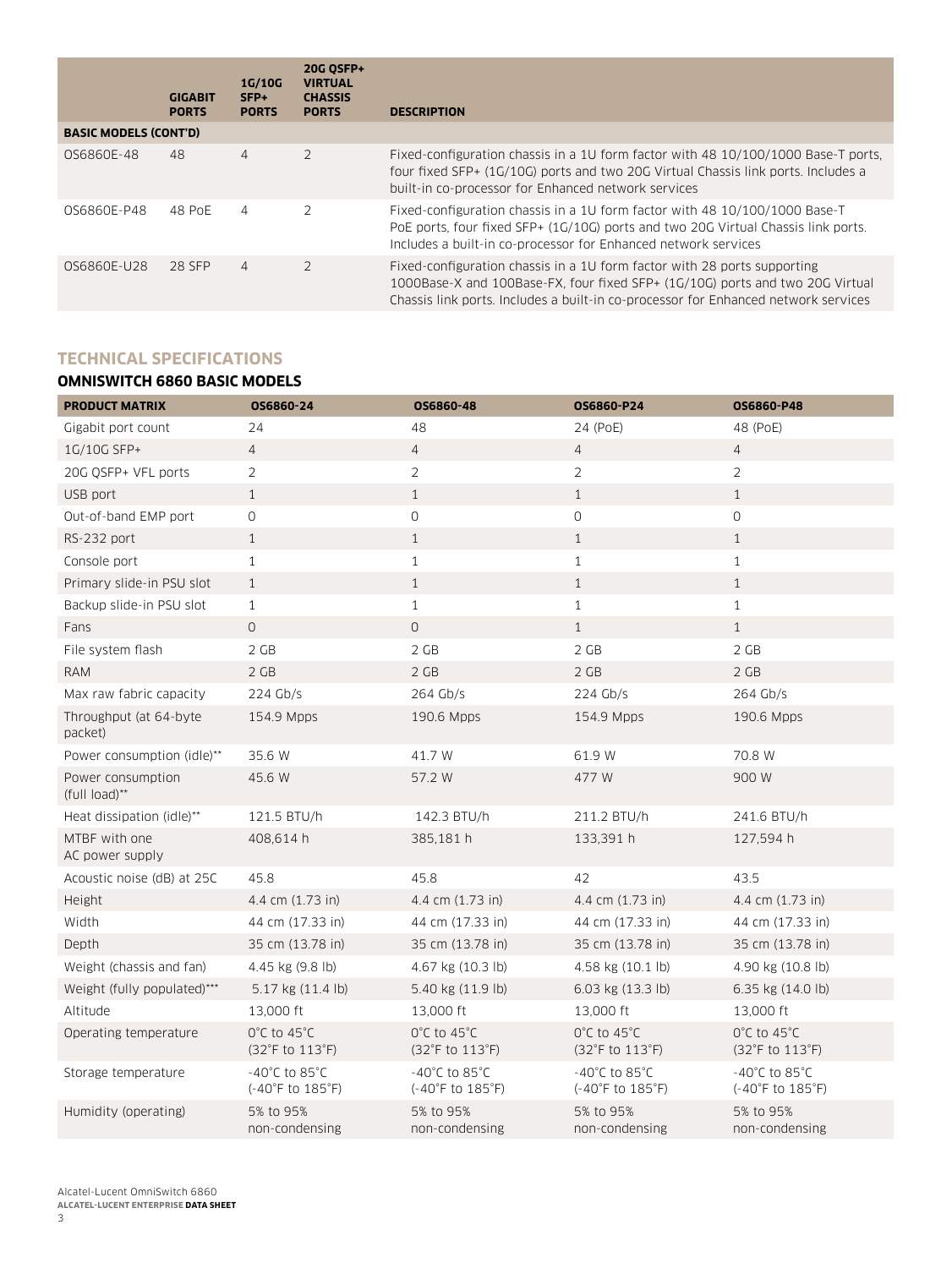| <b>PRODUCT MATRIX</b>  | OS6860-24                   | OS6860-48                   | OS6860-P24                  | OS6860-P48                  |
|------------------------|-----------------------------|-----------------------------|-----------------------------|-----------------------------|
| Humidity (storage)     | 5% to 95%<br>non-condensing | 5% to 95%<br>non-condensing | 5% to 95%<br>non-condensing | 5% to 95%<br>non-condensing |
| Power supplies         | 0S6860-BP<br>OS6860-BP-D    | 0S6860-BP<br>0S6860-BP-D    | 0S6860-BPPH                 | 0S6860-BPPX                 |
| IEEE 802.3at PoE ports | 0                           |                             | 24                          | 48                          |
| 60 W of PoE ports      |                             |                             | $\Omega$                    |                             |
| Air flow               | Front to back               | Front to back               | Front to back               | Front to back               |

\*\* Power consumption measured at the 120 V AC outlet. The full L2 traffic load measurement for the 24- and 48-port PoE models was done with the 600-W and 920-W PSU<br>respectively. Heat dissipation: 1 watt = 3.41214 BTU/h<br>\*\*\*

# **OMNISWITCH 6860 ENHANCED MODELS**

| <b>PRODUCT MATRIX</b>                       | OS6860E-24                     | OS6860E-48                     | <b>OS6860E-P24</b>             | <b>OS6860E-P48</b>                                  | <b>OS6860E-U28</b>                                  |
|---------------------------------------------|--------------------------------|--------------------------------|--------------------------------|-----------------------------------------------------|-----------------------------------------------------|
| Gigabit port count                          | 24                             | 48                             | 24 (PoE)                       | 48 (PoE)                                            | 28                                                  |
| 1G/10G SFP+                                 | $\overline{4}$                 | 4                              | $\overline{4}$                 | $\overline{4}$                                      | $\overline{4}$                                      |
| 20G QSFP+ VFL ports                         | 2                              | $\overline{2}$                 | $\overline{2}$                 | 2                                                   | $\overline{2}$                                      |
| USB port                                    | $\mathbf{1}$                   | $\mathbf{1}$                   | $\mathbf{1}$                   | $\mathbf{1}$                                        | $\mathbf{1}$                                        |
| Out-of-band EMP port                        | $\mathbf{1}$                   | $\mathbf{1}$                   | $\mathbf{1}$                   | $\mathbf{1}$                                        | $\mathbf{1}$                                        |
| RS-232 port                                 | $\mathbf{1}$                   | $\mathbf{1}$                   | $\mathbf{1}$                   | $\mathbf{1}$                                        | $\mathbf{1}$                                        |
| Console port                                | $\mathbf{1}$                   | $\,1\,$                        | $\mathbf{1}$                   | $\mathbf{1}$                                        | $\mathbf{1}$                                        |
| Primary slide-in PSU<br>slot                | $\mathbf{1}$                   | $\mathbf{1}$                   | $\mathbf{1}$                   | $\mathbf{1}$                                        | $\mathbf{1}$                                        |
| Backup slide-in PSU<br>slot                 | $\mathbf{1}$                   | $1\,$                          | $\mathbf{1}$                   | $\mathbf{1}$                                        | $\mathbf{1}$                                        |
| Fans                                        | $\circ$                        | $\mathsf{O}$                   | 1                              | $\mathbf{1}$                                        | $\circ$                                             |
| File system flash                           | 2 GB                           | 2 GB                           | 2 GB                           | 2 GB                                                | $2$ GB                                              |
| <b>RAM</b>                                  | 2 GB                           | 2 GB                           | 2 GB                           | 2 GB                                                | 2 GB                                                |
| Max raw fabric<br>capacity                  | 224 Gb/s                       | 264 Gb/s                       | 224 Gb/s                       | 264 Gb/s                                            | $224$ Gb/s                                          |
| Throughput<br>(at 64-byte packet)           | 154.9 Mpps                     | 190.6 Mpps                     | 154.9 Mpps                     | 190.6 Mpps                                          | 160.9 Mpps                                          |
| Power consumption<br>$(idle)$ <sup>**</sup> | 38.9 W                         | 44.1 W                         | 65.0 W                         | 72.9 W                                              | 70.1 W                                              |
| Power consumption<br>(full load)**          | 48.0 W                         | 60.0 W                         | 480 W                          | 904 W                                               | 72.2 W                                              |
| Heat dissipation<br>$(idle)$ <sup>**</sup>  | 132.7 BTU/h                    | 150.5 BTU/h                    | 221.8 BTU/h                    | 248.7 BTU/h                                         | 239.2 BTU/h                                         |
| MTBF with AC<br>power supply                | 353,806 h                      | 336,101 h                      | 126,601 h                      | 121,442 h                                           | 292,509 h                                           |
| Acoustic noise (dB)<br>at 25C               | 45.8                           | 45.8                           | 42                             | 43.5                                                | 42.4                                                |
| Height                                      | 4.4 cm (1.73 in)               | 4.4 cm (1.73 in)               | 4.4 cm (1.73 in)               | 4.4 cm (1.73 in)                                    | 4.4 cm (1.73 in)                                    |
| Width                                       | 44 cm (17.33 in)               | 44 cm (17.33 in)               | 44 cm (17.33 in)               | 44 cm (17.33 in)                                    | 44 cm (17.33 in)                                    |
| Depth                                       | 35 cm (13.78 in)               | 35 cm (13.78 in)               | 35 cm (13.78 in)               | 35 cm (13.78 in)                                    | 35 cm (13.78 in)                                    |
| Weight<br>(chassis and fan)                 | 4.58 kg (10.1 lb)              | 4.81 kg (10.6 lb)              | 4.81 kg (10.6 lb)              | 5.03 kg (11.1 lb)                                   | 4.58 kg (10.1 lb)                                   |
| Weight<br>(fully populated)***              | 5.26 kg (11.6 lb)              | 5.49 kg (12.1 lb)              | 6.26 kg (13.8 lb)              | 6.49 kg (14.3 lb)                                   | 5.26 kg (11.6 lb)                                   |
| Altitude                                    | 13,000 ft                      | 13,000 ft                      | 13,000 ft                      | 13,000 ft                                           | 13,000 ft                                           |
| Operating temperature                       | 0°C to 45°C<br>(32°F to 113°F) | 0°C to 45°C<br>(32°F to 113°F) | 0°C to 45°C<br>(32°F to 113°F) | $0^{\circ}$ C to 45 $^{\circ}$ C<br>(32°F to 113°F) | $0^{\circ}$ C to 45 $^{\circ}$ C<br>(32°F to 113°F) |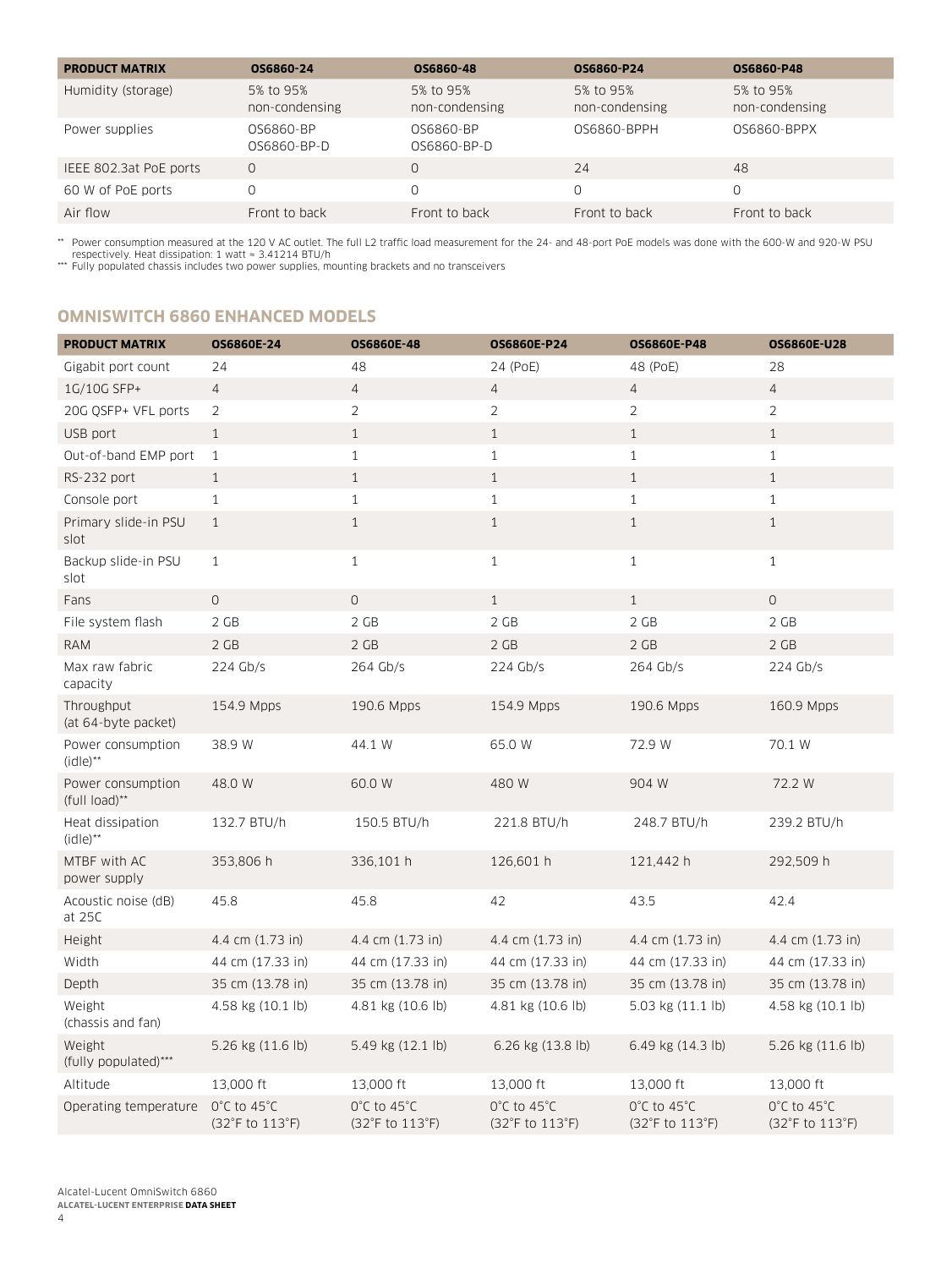| <b>PRODUCT MATRIX</b>            | <b>OS6860E-24</b>                                                          | <b>OS6860E-48</b>                                                          | <b>OS6860E-P24</b>                                                         | <b>OS6860E-P48</b>                                     | <b>OS6860E-U28</b>                                                         |
|----------------------------------|----------------------------------------------------------------------------|----------------------------------------------------------------------------|----------------------------------------------------------------------------|--------------------------------------------------------|----------------------------------------------------------------------------|
| Storage temperature              | $-40^{\circ}$ C to 85 $^{\circ}$ C<br>$(-40^{\circ}$ F to $185^{\circ}$ F) | $-40^{\circ}$ C to 85 $^{\circ}$ C<br>$(-40^{\circ}$ F to $185^{\circ}$ F) | $-40^{\circ}$ C to 85 $^{\circ}$ C<br>$(-40^{\circ}$ F to $185^{\circ}$ F) | -40°C to 85°C.<br>$(-40^{\circ}$ F to $185^{\circ}$ F) | $-40^{\circ}$ C to 85 $^{\circ}$ C<br>$(-40^{\circ}$ F to $185^{\circ}$ F) |
| Humidity (operating)             | 5% to 95%<br>non-condensing                                                | 5% to 95%<br>non-condensing                                                | 5% to 95%<br>non-condensing                                                | 5% to 95%<br>non-condensing                            | 5% to 95%<br>non-condensing                                                |
| Humidity (storage)               | 5% to 95%<br>non-condensing                                                | 5% to 95%<br>non-condensing                                                | 5% to 95%<br>non-condensing                                                | 5% to 95%<br>non-condensing                            | 5% to 95%<br>non-condensing                                                |
| Power supplies                   | 0S6860-BP<br>0S6860-BP-D                                                   | 0S6860-BP<br>0S6860-BP-D                                                   | 0S6860-BPPH                                                                | OS6860-BPPX                                            | 0S6860-BP<br>0S6860-BP-D                                                   |
| <b>IEEE 802.3at</b><br>PoE ports | $\sim$                                                                     | $\overline{\phantom{a}}$                                                   | 24                                                                         | 48                                                     |                                                                            |
| 60 W of PoE ports                | $\overline{\phantom{a}}$                                                   | $\sim$                                                                     | 4                                                                          | 4                                                      | $\overline{\phantom{a}}$                                                   |
| Air flow                         | Front to back                                                              | Front to back                                                              | Front to back                                                              | Front to back                                          | Front to back                                                              |

\*\* Power consumption measured at the 120 V AC outlet. The full L2 traffic load measurement for the 24- and 48-port PoE models was done with the 600 W and 920 W PSU respectively. Heat dissipation: 1 watt ≈ 3.41214 BTU/h

\*\*\* Fully populated chassis includes two power supplies, mounting brackets and no transceivers

The OmniSwitch 6860 models are capable of supporting MacSec, Audio-Video-Bridging (AVB), and IEEE 1588 Precision Time Protocol transparent clock. The software to support these features is a future availability.

#### **POWER SUPPLIES**

All OmniSwitch 6860 models support 1+1 redundant, hot-swappable power supplies. The primary and backup power supply units are internal but removable to allow for easier maintenance and replacement. The OmniSwitch 6860 family also supports power load-sharing for PoE between the primary and backup power supplies to provide up to 1500 watts of PoE per switch. There is no interruption of service when a new power supply is installed or an existing one replaced.

| <b>PS MODELS</b>                   | <b>OS6860-BP</b>                                                                           | <b>OS6860-BP-D</b>                                                                              | <b>OS6860-BPPH</b>                                                                                  | <b>OS6860-BPPX</b>                                                                                  |
|------------------------------------|--------------------------------------------------------------------------------------------|-------------------------------------------------------------------------------------------------|-----------------------------------------------------------------------------------------------------|-----------------------------------------------------------------------------------------------------|
| Description                        | Modular AC power supply.<br>Provides 160 W system<br>power to one OS6860<br>non-PoE switch | Modular DC power supply.<br>Provides 160 W system<br>power to one OS6860<br>non-PoE switch      | Modular 600-W AC PoE<br>power supply. Provides<br>system and PoE power to<br>one 24-port PoE switch | Modular 920-W AC PoE<br>power supply. Provides<br>system and PoE power to<br>one 48-port PoE switch |
| Dimensions $(H \times W \times L)$ | 3.9 cm x 5.05 cm x 18.5 cm<br>$(1.54 \text{ in } x 1.99 \text{ in } x7.28 \text{ in})$     | 3.9 cm x 5.05 cm x 18.5 cm<br>$(1.54 \text{ in} \times 1.99 \text{ in} \times 7.28 \text{ in})$ | 4.0 cm x 7.3 cm x 18.5 cm<br>$(1.57 \text{ in} \times 2.87 \text{ in} \times 7.28 \text{ in})$      | 4.0 cm x 7.3 cm x 18.5 cm<br>$(1.57 \text{ in} \times 2.87 \text{ in} \times 7.28 \text{ in})$      |
| Weight                             | $.7$ kg $(1.11$ lb)                                                                        | .88 kg (1.94 lb)                                                                                | $1.04$ kg $(2 \text{ lb})$                                                                          | 1.05 kg(2.32 lb)                                                                                    |
| Max with 1 PSU                     | N/A                                                                                        | N/A                                                                                             | 450 W of PoE                                                                                        | 750 W of PoE                                                                                        |
| Max with 2 PSUs                    | N/A                                                                                        | N/A                                                                                             | 900 W of PoE                                                                                        | 1500 W of PoE                                                                                       |
| Input voltage/current              | 90 V to 136 V AC /3 A<br>180 V to 264 VAC /1.5 A                                           | -36 V to-72 V DC/1.8 A<br>to 6 A                                                                | 90 V to 136 V AC /8.5 A<br>180 V to 264 V AC/4.25 A                                                 | 90 V to 136 V AC/13 A<br>180 V to 264 V AC/6.5 A                                                    |
| Max output power/<br>current       | 150 W/12.5 A                                                                               | 150 W/12.5 A                                                                                    | 600 W/11 A                                                                                          | 920 W/16.88 A                                                                                       |
| Fans                               |                                                                                            | 1                                                                                               | 1                                                                                                   | $\mathbf 1$                                                                                         |

In addition to the primary and backup power supplies, the OmniSwitch 6860 family supports the OmniSwitch Backup Power Shelf (BPS). With flexible configuration and advanced management capabilities, the BPS is a powerful and cost-effective way to protect against primary power supply failure while reducing the closet space used. The OmniSwitch BPS supplies redundant power for system power as well as PoE. It can fully back up as many as eight attached OmniSwitch 6860 switches while load-sharing with the primary power supply.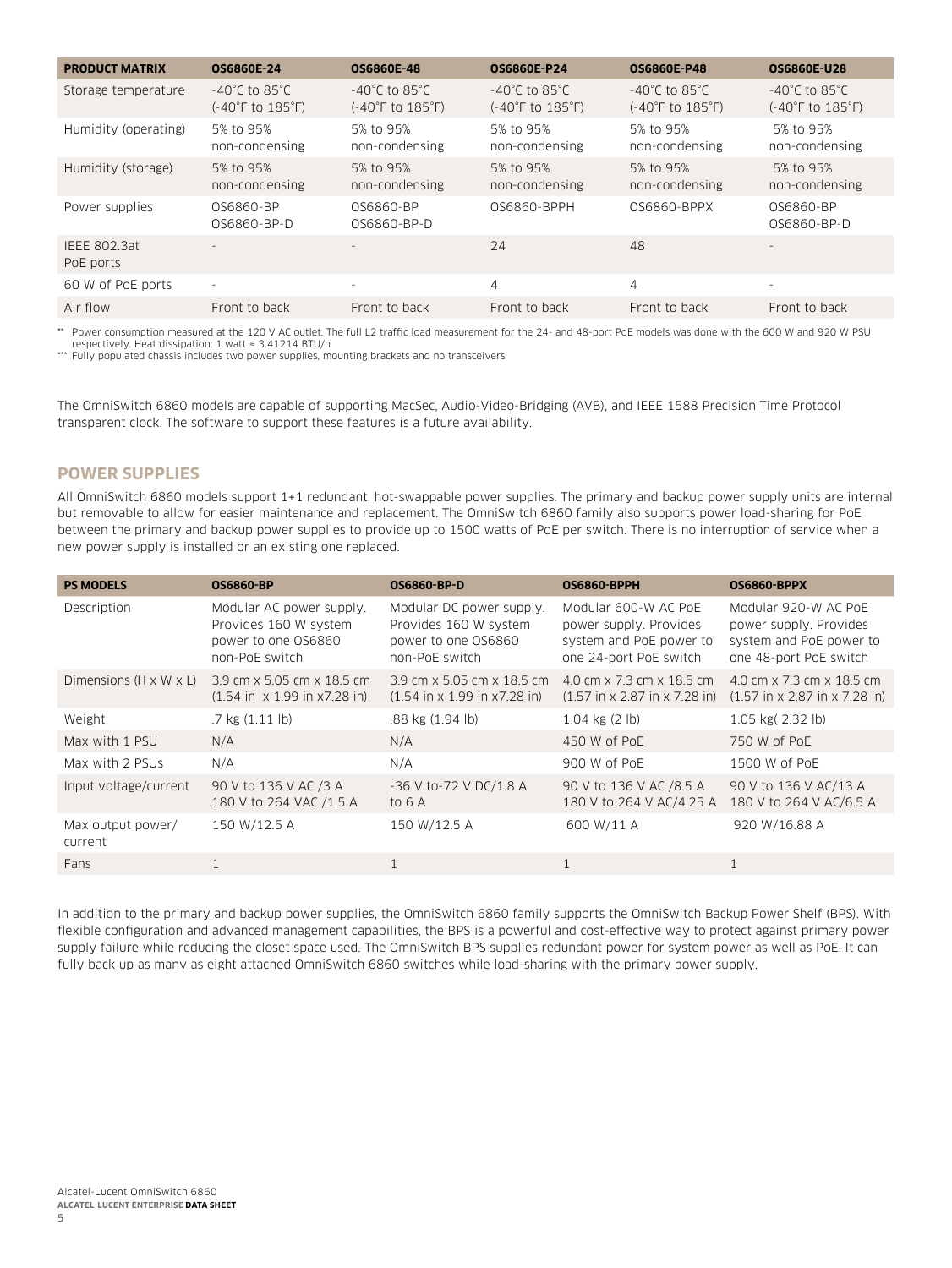### **PRODUCT SPECIFICATIONS AND MEASUREMENTS**

#### **Per-port LEDs**

- Non-PoE ports green: link/activity
- PoE ports amber: link/activity

#### **System LEDs**

- OK1: green/yellow operational status of the switch
- OK2: green/yellow operational status of the external CPU
- VC: green/yellow master or slave role in VC configuration
- PS: green/yellow combined status for the primary and/or backup power supplies
- BPS: green/yellow status of the power coming from the Backup Power Shelf
- GRN: power saving mode
- 7-segment LED display for Virtual Chassis ID

#### **Scalability numbers and speeds**

- 24 and 48 ports: 10/100/1000, 28 ports: 100/1000Base-X with 4 x 10G SFP+ uplinks
- Wire rate at layer 2 and layer 3 on all ports
- Virtual Fabric Link (VFL) ports raw capacity: 42 Gb/s or 84 Gb/s aggregate
- Jumbo frame size: 9 216 bytes (for 1/10 Gb/s)
- Total number of MAC addresses: 48,000
- Total number of IPv4 routes: 64,000
- Number of VLANs: 4,000

# **Virtual Chassis**

- Maximum number of units in a VC: 8
- DAC cables for VC connection: 40 cm, 1m, 3m
- Remote VC connection : using SFP-10G-SR

#### **COMPLIANCE AND CERTIFICATIONS**

#### **Commercial EMI/EMC**

- FCC CRF Title 47 Subpart B (Class A)
- VCCI (Class A)
- AS/NZS 3548 (Class A)
- CE marking for European countries (Class A)
- EN 55022 (EMI & EMC )
- EN 61000-3-2
- EN 61000-3-3
- EN 55024 (Immunity)
	- $\neg$  EN 61000-4-2
	- $\neg$  EN 61000-4-3
	- $\neg$  EN 61000-4-4
	- $\neg$  EN 61000-4-5
	- ¬ EN 61000-4-6
	- $\neg$  EN 61000-4-8
	- ¬ EN 61000-4-11

Alcatel-Lucent OmniSwitch 6860 **ALCATEL-LUCENT ENTERPRISE DATA SHEET**

6

• IEEE 802.3: Hi-Pot Test (2250 V DC on all Ethernet ports)

#### **Safety agency certifications**

- US UL 60950-1
- IEC 60950-1 Health and Safety
- CAN/CSA-C22.2 No. 60950-1-03
- NOM-019 SCFI, Mexico
- AS/NZ TS-001 and 60950:2000, Australia
- UL-AR, Argentina
- UL-GS Mark, Germany
- CU, EAC, Russia
- EN 60825-1 Laser
- EN 60825-2 Laser
- CDRH Laser
- IEC 60950-1/EN 60950 with all country deviations
- IEC 60950-1:2005, Second Edition
- CCC, China\*
- ANATEL, Brazil\*
- BSMI, Taiwan\*
- KCC, Korea\* \*Contact for availability

The OmniSwitch 6860 family is compliant with Restriction on Hazardous Substances (RoHS) and Waste Electrical and Electronic Equipment (WEEE) directives.

#### **DETAILED PRODUCT FEATURES**

#### **Simplified manageability and configuration**

- Intuitive Alcatel-Lucent CLI in a scriptable BASH environment via console, Telnet or Secure Shell (SSH) v2 over IPv4/IPv6
- Powerful Alcatel-Lucent WebView Graphical Web Interface via HTTP and HTTPS over IPv4/IPv6\*
- Fully programmable RESTful web services interface with XML and JSON support. API enables access to CLI and individual mib objects
- Integrated with Alcatel-Lucent OmniVista™ products for network management
- Full configuration and reporting using SNMPv1/2/3 to facilitate third-party network management over IPv4/IPv6
- File upload using USB, TFTP, FTP, SFTP or SCP using IPv4/IPv6
- Human-readable ASCII-based configuration files for off-line editing, bulk configuration and out-of-the-box auto-provisioning
- Fully programmable OpenFlow 1.3.1 and 1.0 agent for control of native OpenFlow and hybrid ports \*
- Multiple microcode image support with fallback recovery
- Dynamic Host Configuration Protocol (DHCP) relay for IPv4/IPv6
- IEEE 802.1AB Link Layer Discover Protocol (LLDP) with Media Endpoint Discover (MED) extensions
- Network Time Protocol (NTP)
- DHCPv4 and DHCPv6 server managed by Alcatel-Lucent VitalQIP™ DNS/DHCP IP Address Management
- Access to the AOS console via Bluetooth provides wireless management access to the OS6860, eliminating the use of console cables \*Early availability support

#### **Monitoring and troubleshooting**

- Local (on the flash) and remote server logging (Syslog): event and command logging
- IP tools: ping and trace route
- Dying Gasp support via SNMP and syslog messages
- Loopback IP address support for management per service
- Management virtual routing and forwarding (VRF) support
- Policy- and port-based mirroring
- Remote port mirroring
- sFlow v5 and Remote Monitoring (RMON)
- Unidirectional Link Detection (UDLD), Digital Diagnostic Monitoring (DDM), and Time Domain Reflectometry (TDR)

#### **Resiliency and high availability**

- Unified management, control and virtual chassis technology
- Virtual Chassis 1+N redundant supervisor manager
- Virtual Chassis In-Service Software Upgrade (ISSU)
- Smart continuous switching technology
- ITU-T G.8032/Y1344 2010: Ethernet Ring Protection
- IEEE 802.1s Multiple Spanning Tree Protocol (MSTP) encompasses IEEE 802.1D Spanning Tree Protocol (STP) and IEEE 802.1w Rapid Spanning Tree Protocol (RSTP)
- Per-VLAN spanning tree (PVST+) and Alcatel-Lucent 1x1 STP mode
- IEEE 802.3ad/802.1AX Link Aggregation Control Protocol (LACP) and static LAG groups across modules
- Virtual Router Redundancy Protocol (VRRP) with tracking capabilities
- IEEE protocol auto-discovery
- Bidirectional Forwarding Detection (BFD) for fast failure detection and reduced re-convergence times in a routed environment
- Redundant and hot-swappable power supplies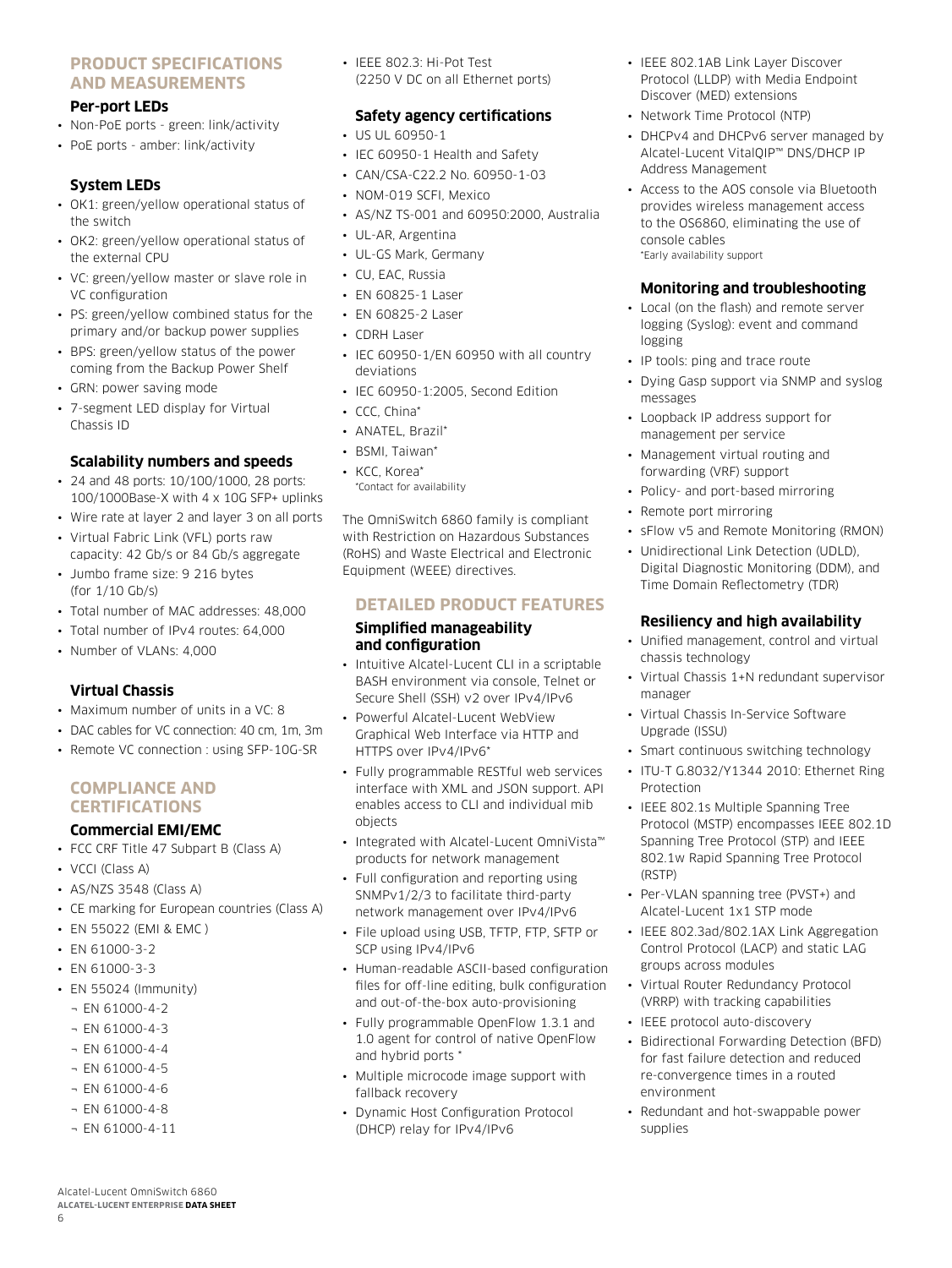- Built-in CPU protection against malicious attacks
- Split Virtual Chassis protection: Autodetection and recovery of Virtual Chassis splitting due to one or more VFL or stack element failures

#### **Advanced security Access control**

- AOS Access Guardian framework for comprehensive user-policy-based NAC
- Autosensing IEEE 802.1X multi-client, multi-VLAN support
- MAC-based authentication for non-IEEE 802.1X hosts
- Web based authentication (captive portal): a customizable web portal residing on the switch
- User Network Profile (UNP) simplifies NAC by dynamically providing pre-defined policy configuration to authenticated clients — VLAN, ACL, BW
- Secure Shell (SSH) with public key infrastructure (PKI) support
- Terminal Access Controller Access-Control System Plus (TACACS+) client
- Centralized Remote Access Dial-In User Service (RADIUS) and Lightweight Directory Access Protocol (LDAP) administrator authentication
- Centralized RADIUS for device authentication and network access control authorization
- Learned Port Security (LPS) or MAC address lockdown
- Access Control Lists (ACLs); flow-based filtering in hardware (Layer 1 to Layer 4)
- DHCP Snooping, DHCP IP and Address Resolution Protocol (ARP) spoof protection
- ARP poisoning detection
- IP Source Filtering as a protective and effective mechanism against ARP attacks
- Bring Your Own Device (BYOD) provides on-boarding of Guest, IT/non-IT issued and silent devices. Restriction/Remediation of traffic from non-compliant devices. Uses RADIUS CoA to dynamically enforce User Network Profiles based on Authentication, Profiling, Posture check of devices.\* \* with Aruba ClearPass

# **QoS**

- Priority queues: Eight hardware-based queues per port for flexible QoS management
- Traffic prioritization: Flow-based QoS
- Flow-based traffic policing and bandwidth management
- 32-bit IPv4/128-bit IPv6 non-contiguous mask classification
- Egress traffic shaping
- DiffServ architecture
- Congestion avoidance: Support for endto-end head-of-line (E2E-HOL) blocking prevention, IEEE 802.1Qbb Priority-based Flow Control (PFC) and IEEE 802.3x Flow Control (FC)

### **Layer-3 routing and multicast IPv4 routing**

- Multiple VRF
- Static routing
- Routing Information Protocol (RIP) v1 and v2
- Open Shortest Path First (OSPF) v2 with Graceful Restart
- Intermediate System to Intermediate System (IS-IS) with Graceful Restart
- Border Gateway Protocol (BGP) v4 with Graceful Restart
- Generic Routing Encapsulation (GRE) and IP/IP tunneling\*
- Virtual Router Redundancy Protocol (VRRPv2)
- DHCP relay (including generic UDP relay)
- Address Resolution Protocol (ARP) • Policy-based routing and server load balancing
- DHCPv4 server\* \*Early availability support

### **IPv6 routing**

- Multiple VRF
- Internet Control Message Protocol version 6 (ICMPv6)
- Static routing
- Routing Information Protocol Next Generation (RIPng)
- Open Shortest Path First (OSPF) v3 with Graceful Restart
- Intermediate System to Intermediate System (IS-IS) with Graceful Restart
- Multi-Topology IS-IS\*
- BGP v4 multiprotocol extensions for IPv6 routing (MP-BGP)
- Graceful Restart extensions for OSPF and BGP
- Virtual Router Redundancy Protocol version 3 (VRRPv3)
- Neighbor Discovery Protocol (NDP)
- Policy-based routing and server load balancing
- DHCPv6 server\* \*Early availability support

#### **IPv4/IPv6 multicast**

• Internet Group Management Protocol (IGMP) v1/v2/v3 snooping

- Protocol Independent Multicast Sparse-Mode (PIM-SM), Source Specific Multicast (PIM-SSM)
- Protocol Independent Multicast Dense-Mode (PIM-DM)
- Distance Vector Multicast Routing Protocol (DVMRP)
- Multicast Listener Discovery (MLD) v1/v2 snooping
- PIM to DVMRP gateway support

#### **Fluent network for voice, video and data**

- Session Initiation Protocol (SIP) detection, session monitoring and tracking
- Provides real-time conversation quality information contained in the SIP packets concerning packet loss, delay, jitter, MOS score, R-Factor in real time
- SIP profile for OOS, priority tuning for end-to-end processing
- Multicast DNS Relay: Bonjour protocol support for wired Airgroup™

# **Advanced Layer-2 services**

- Ethernet services support using IEEE 802.1ad Provider Bridges (also known as Q-in-Q or VLAN stacking)
- Fabric virtualization services IEEE 802.1aq Shortest Path Bridging (SPB-M)
- Ethernet network-to-network interface (NNI) and user network interface (UNI)
- Service Access Point (SAP) profile identification
- Service VLAN (SVLAN) and Customer VLAN (CVLAN) support
- VLAN translation and mapping including CVLAN to SVLAN
- Port mapping
- DHCP Option 82: Configurable relay agent information
- Multicast VLAN Registration Protocol (MVRP)
- HA-VLAN for Layer 2 clusters such as MS-NLB and active-active Firewall clusters
- Jumbo frame support
- Bridge Protocol Data Unit (BPDU) blocking
- STP Root Guard

# **SUPPORTED STANDARDS**

# **IEEE standards**

- IEEE 802.1D STP
- IEEE 802.1p CoS
- IEEE 802.1Q VLANs
- IEEE 802.1ad Provider Bridges Q-in-Q/VLAN stacking
- IEEE 802.1ak (Multiple VLAN Registration Protocol (MVRP)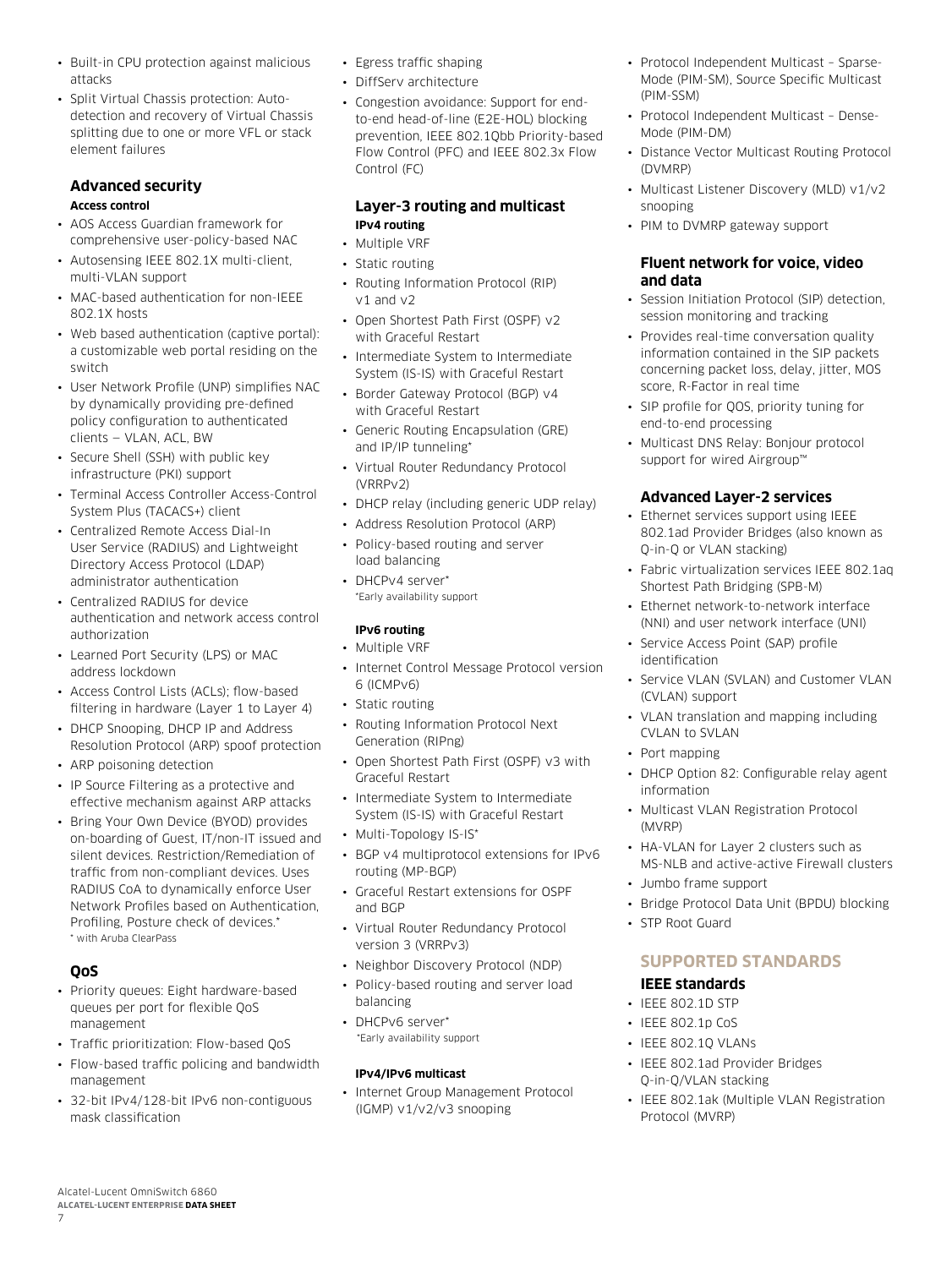- IEEE 802.1aq Shortest Path Bridging (SPB)
- IEEE 802.1s MSTP
- IEEE 802.1w RSTP
- IEEE 802.3x Flow Control
- IEEE 802.3z Gigabit Ethernet
- IEEE 802.3ab 1000Base-T
- IEEE 802.3ac VLAN Tagging
- IEEE 802.3ad/802.1AX Link Aggregation
- IEEE 802.3ae 10 GigE
- IEEE 802.3af Power over Ethernet
- IEEE 802.3at PoE Plus
- IEEE 802.3az Energy Efficient Ethernet (EEE)

#### **ITU-T recommendations**

• ITU-T G.8032/Y.1344 2010: Ethernet Ring Protection (ERPv2)

# **IETF RFCs**

#### **IPv4**

- RFC 2003 IP/IP Tunneling
- RFC 2131 Dynamic Host Configuration Protocol (DHCPv4)
- RFC 2784 GRE Tunneling

#### **OSPF**

- RFC 1765 OSPF Database Overflow
- RFC 1850/2328 OSPF v2 and MIB
- RFC 2154 OSPF MD5 Signature
- RFC 2370/3630 OSPF Opaque LSA
- RFC 2740/ 5340 OSPFv3 for IPv6
- RFC 3101 OSPF NSSA Option
- RFC 3623 OSPF Graceful Restart

#### **RIP**

- RFC 1058 RIP v1
- RFC 1722/1723/2453/1724 RIP v2 and MIB
- RFC 1812/2644 IPv4 Router Requirements
- RFC 2080 RIPng for IPv6

#### **BGP**

8

- RFC 1269/1657/4273 BGP v3 and v4 MIB
- RFC 1403/1745 BGP/OSPF Interaction
- RFC 1771-1774/2842/2918/3392/4271 BGP v4
- RFC 1965 BGP AS Confederations
- RFC 1966 BGP Route Reflection

Alcatel-Lucent OmniSwitch 6860 **ALCATEL-LUCENT ENTERPRISE DATA SHEET**

- RFC 1997/1998/4360 BGP Communities Attribute
- RFC 2042/5396 BGP New Attribute
- RFC 2385 BGP MD5 Signature
- RFC 2439 BGP Route Flap Damping
- RFC 2545 BGP-4 Multiprotocol Extensions for IPv6 Routing
- RFC 2858/4760 Multiprotocol Extensions for BGP-4
- RFC 3065 BGP AS Confederations
- RFC 4456 BGP Route Reflection
- RFC 4486 Subcodes for BGP Cease Notification
- RFC 4724 Graceful Restart for BGP
- RFC 5492/5668/6793 BGP 4-Octet ASN

#### **IS-IS**

- RFC 1142/1195/3719/3787/5308 IS-IS v4
- RFC 2763/2966/3567/3373 Adjacencies and route management
- RFC 5120 M-ISIS: Multi Topology IS-IS
- RFC 5306 Graceful Restart
- RFC 5309/draft-ietf-isis-igp-p2p-over-lan Point to point over LAN
- RFC 6329 IS-IS Extensions Supporting IEEE 802.1aq SPB

#### **IP Multicast**

- RFC 1075/draft-ietf-idmr-dvmrp-v3-11.txt DVMRP
- RFC 2365 Multicast
- RFC 2710/3019/3810/MLD v2 for IPv6
- RFC 2715 PIM and DVMRP interoperability
- RFC 2933 IGMP MIB
- RFC 3376 IGMPv3 (includes IGMP v2/v1)
- RFC 3569 Source-Specific Multicast (SSM)
- RFC 3973 Protocol Independent Multicast-Dense Mode (PIM-DM)
- RFC 4087 IP Tunnel MIB
- RFC 4541 Considerations for IGMP and MLD Snooping Switches
- RFC 4601/5059 PIM-SM
- RFC 5060 Protocol Independent Multicast MIB
- RFC 5132 Multicast Routing MIB
- RFC 5240 PIM Bootstrap Router MIB

#### **IPv6**

- RFC 1981 Path MTU Discovery
- RFC 2460 IPv6 Specification
- RFC 2461 NDP
- RFC 2464 IPv6 over Ethernet
- RFC 2465 MIB for IPv6: Textual Conventions (TC) and General Group
- RFC 2466 MIB for IPv6: ICMPv6 Group
- RFC 2711 Router Alert Option
- RFC 3056 6to4 Tunnels
- RFC 3315 Dynamic Host Configuration Protocol for IPv6 (DHCPv6)
- RFC 3484 Default Address Selection
- RFC 3493/2553 Basic Socket API
- RFC 3542/2292 Advanced Sockets API
- RFC 3587/2374 Global Unicast Address Format
- RFC 3595 TC for IPv6 Flow Label
- RFC 3596/1886 DNS for IPv6
- RFC 4007 Scoped Address
- RFC 4022/2452 MIB for IPv6 TCP
- RFC 4113/2454 MIB for IPv6 UDP
- RFC 4193 Unique Local Addresses
- RFC 4213/2893 Transition Mechanisms
- RFC 4291/3513/2373 Addressing Architecture (uni/any/multicast)
- RFC 4301/2401 Security Architecture
- RFC 4302/2402 IP Authentication Header
- RFC 4303/2406 IP Encapsulating Security Payload (ESP)
- RFC 4308 Cryptographic Suites for IPSec

• RFC 5095 Deprecation of Type 0 Routing

• RFC 854/855 Telnet and Telnet options

• RFC 1155/2578-2580 SMI v1 and SMI v2

• RFC 4443/2463 ICMPv6

Headers in IPv6

• RFC 959/2640 FTP • RFC 1350 TFTP Protocol

• RFC 1157/2271 SNMP

• RFC 1212/2737 MIB and MIB-II • RFC 1213/2011-2013 SNMP v2 MIB • RFC 1215 Convention for SNMP Traps • RFC 1573/2233/2863 Private Interface

• RFC 1643/2665 Ethernet MIB

• RFC 2131 DHCP Server/Client

RFC 1867 Form-based File Upload in

• RFC 1901-1908/3416-3418 SNMP v2c

• RFC 2388 Returning Values from Forms:

• RFC 2396 Uniform Resource Identifiers

• RFC 2570-2576/3411-3415 SNMP v3 • RFC 2616 /2854 HTTP and HTML • RFC 2667 IP Tunneling MIB

**Manageability**

MIB

**HTML** 

• RFC 2096 IP MIB

multipart/form-data

(URI): Generic Syntax

- RFC 4861/2461 Neighbor Discovery
- RFC 4862/2462 Stateless Address Autoconfiguration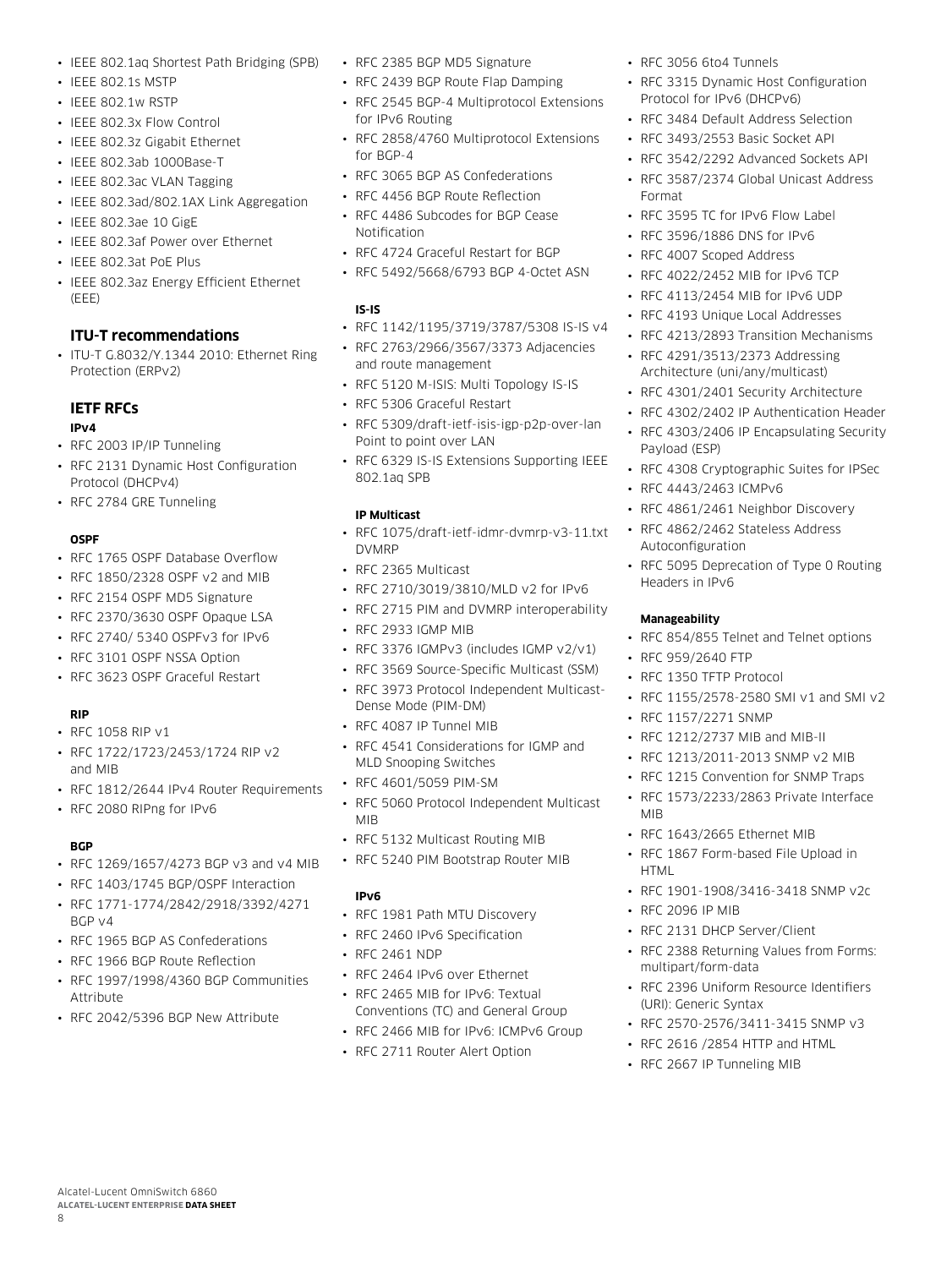- RFC 2668/3636 IEEE 802.3 MAU MIB
- RFC 2674 VLAN MIB
- RFC 3023 XML Media Types
- RFC 3414 User-based Security Model
- RFC 4122 A Universally Unique IDentifier (UUID) URN Namespace
- RFC 4234 Augmented BNF for Syntax Specifications: ABNF
- RFC 4251 Secure Shell Protocol **Architecture**
- RFC 4252 The Secure Shell (SSH) Authentication Protocol
- RFC 4627 JavaScript Object Notation (JSON)
- RFC 6585 Additional HTTP Status Codes

#### **Security**

- RFC 1321 MD5
- RFC 1826/1827/4303/4305 Encapsulating Payload (ESP) and crypto algorithms
- RFC 2104 HMAC Message Authentication
- RFC 2138/2865/2868/3575 /2618 RADIUS Authentication and Client MIB
- RFC 2139/2866/2867/2620 RADIUS Accounting and Client MIB
- RFC 2228 FTP Security Extensions
- RFC 2284 PPP EAP
- RFC 2869/2869bis RADIUS Extension
- RFC 4301 Security Architecture for IP

#### **QoS**

- RFC 896 Congestion Control
- RFC 1122 Internet Hosts
- RFC 2474/2475/2597/3168/3246 DiffServ
- RFC 2697 srTCM
- RFC 2698 trTCM
- RFC 3635 Pause Control

#### **Others**

- RFC 791/894/1024/1349 IP and IP/ Ethernet
- RFC 792 ICMP
- RFC 768 UDP
- RFC 793/1156 TCP/IP and MIB
- RFC 826 ARP
- RFC 919/922 Broadcasting Internet Datagram
- RFC 925/1027 Multi-LAN ARP/Proxy ARP
- RFC 950 Subnetting
- RFC 951 BOOTP
- RFC 1151 RDP
- RFC 1191 Path MTU Discovery
- RFC 1256 ICMP Router Discovery
- RFC 1305/2030 NTP v3 and Simple NTP
- RFC 1493 Bridge MIB
- RFC 1518/1519 CIDR
- RFC 1541/1542/2131/3396/3442 DHCP
- RFC 1757/2819 RMON and MIB
- RFC 2131/3046 DHCP/BootP Relay
- RFC 2132 DHCP Options
- RFC 2251 LDAP v3
- RFC 2338/3768/2787 VRRP and MIB
- RFC 3021 Using 31-bit Prefixes
- RFC 3060 Policy Core
- RFC 3176 sFlow

# **ORDERING INFORMATION**

| <b>PART NUMBER</b>                  | <b>DESCRIPTION</b>                                                                                                                                                                                                                                                                                                                                                                               |
|-------------------------------------|--------------------------------------------------------------------------------------------------------------------------------------------------------------------------------------------------------------------------------------------------------------------------------------------------------------------------------------------------------------------------------------------------|
| <b>OMNISWITCH 6860 BASIC MODELS</b> |                                                                                                                                                                                                                                                                                                                                                                                                  |
| 0S6860-24-xx                        | OS6860-24: Gigabit Ethernet L3 fixed configuration chassis in a 1U form factor with 24 RJ-45 10/100/1000 Base-T<br>ports, four fixed SFP+ (1G/10G) ports, USB, and two 20G VFL/stacking ports. The bundle includes one AC power<br>supply, country-specific power cord, user manuals access card, hardware for mounting in a 19" rack and a micro-USB-<br>to-USB console adapter                 |
| 0S6860-24D                          | OS6860-24: Gigabit Ethernet L3 fixed configuration chassis in a 1U form factor with 24 RJ-45 10/100/1000 Base-T<br>ports, four fixed SFP+ (1G/10G) ports, USB, and two 20G VFL/stacking ports. The bundle includes one DC power<br>supply, user manuals access card, hardware for mounting in a 19" rack and a micro-USB-to-USB console adapter                                                  |
| 0S6860-P24-xx                       | OS6860-P24: Gigabit Ethernet L3 fixed configuration chassis in a 1U form factor with 24 10/100/1000 Base-T PoE<br>ports, four fixed SFP+ (1G/10G) ports and two 20G VFL/stacking ports. The bundle includes a mid-power AC PoE<br>power supply, country-specific power cord, user manuals access card, hardware for mounting in a 19" rack and a<br>USB-to-USB console adapter.                  |
| OS6860-48-xx                        | OS6860-48: Gigabit Ethernet L3 fixed configuration chassis in a 1U form factor with 48 RJ-45 10/100/1000 Base-T<br>ports, 4 fixed SFP+ (1G/10G) ports, USB, and two 20G VFL/stacking ports. The bundle includes one AC power supply,<br>country specific power cord, user manuals access card, hardware for mounting in a 19" rack and a micro-USB to USB<br>console adapter.                    |
| 0S6860-48D                          | OS6860-48: Gigabit Ethernet L3 fixed configuration chassis in a 1U form factor with 48 RJ-45 10/100/1000 Base-T<br>ports, four fixed SFP+ (1G/10G) ports, USB, and two 20G VFL/stacking ports. The bundle includes one DC power<br>supply, user manuals access card, hardware for mounting in a 19" rack and a micro-USB-to-USB console adapter.                                                 |
| 0S6860-P48-xx                       | OS6860-P48: Gigabit Ethernet L3 fixed configuration chassis in a 1U form factor with 48 RJ-45 10/100/1000 Base-T<br>PoE+ ports, four fixed SFP+ (1G/10G) ports, USB, and two 20G VFL/stacking ports. The bundle includes one 920-W AC<br>PoE power supply, country-specific power cord, user manuals access card, hardware for mounting in a 19" rack and a<br>micro-USB-to-USB console adapter. |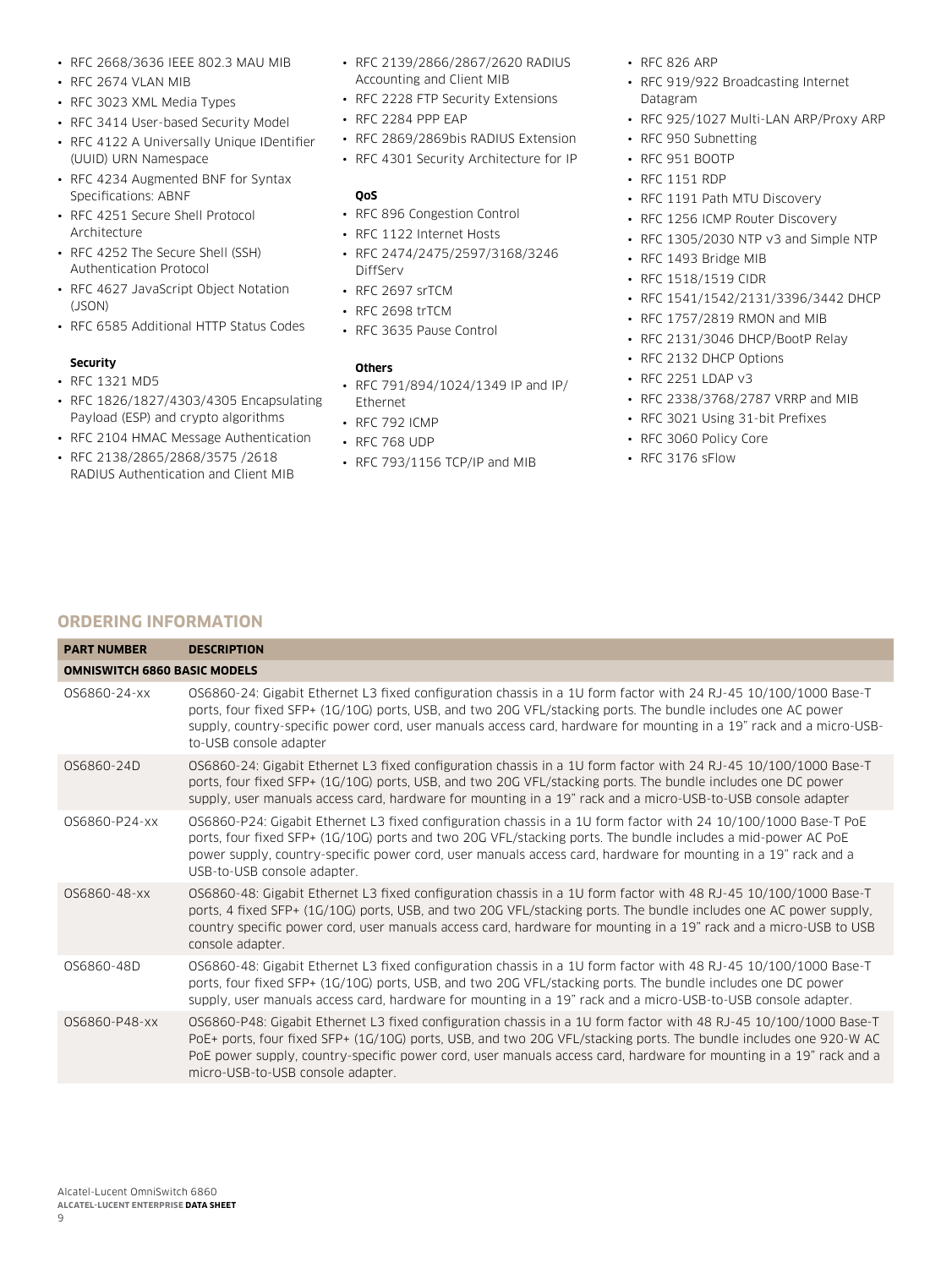| <b>OMNISWITCH 6860 ENHANCED MODELS</b> |                                                                                                                                                                                                                                                                                                                                                                                                                                                                                                      |
|----------------------------------------|------------------------------------------------------------------------------------------------------------------------------------------------------------------------------------------------------------------------------------------------------------------------------------------------------------------------------------------------------------------------------------------------------------------------------------------------------------------------------------------------------|
| 0S6860E-24-xx                          | OS6860-24: Gigabit Ethernet L3 fixed configuration chassis in a 1U form factor with 24 RJ-45 10/100/1000 Base-T<br>ports, four fixed SFP+ (1G/10G) ports, USB, and two 20G VFL/stacking ports. The bundle includes one AC power<br>supply, country-specific power cord, user manuals access card, hardware for mounting in a 19" rack and a micro-USB-<br>to-USB console adapter.                                                                                                                    |
| 0S6860E-24D                            | OS6860-24: Gigabit Ethernet L3 fixed configuration chassis in a 1U form factor with 24 RJ-45 10/100/1000 Base-T<br>ports, four fixed SFP+ (1G/10G) ports, USB, and two 20G VFL/stacking ports. The bundle includes one AC power<br>supply, user manuals access card, hardware for mounting in a 19" rack and a micro-USB-to-USB console adapter.                                                                                                                                                     |
| OS6860E-P24-xx                         | OS6860E-P24: Gigabit Ethernet L3 fixed configuration chassis in a 1U form factor with 24 RJ-45 10/100/1000 Base-T<br>PoE+ ports, four of them provide 60 W, four fixed SFP+ (1G/10G) ports, USB, EMP, and two 20G VFL/stacking ports.<br>Includes a built-in co-processor for Enhanced network services. The bundle includes one 600-W AC PoE power supply,<br>country-specific power cord, user manuals access card, hardware for mounting in a 19" rack and a micro-USB-to-USB<br>console adapter. |
| 0S6860E-48-xx                          | OS6860E-48: Gigabit Ethernet L3 fixed configuration chassis in a 1U form factor with 48 RJ-45 10/100/1000 Base-T<br>ports, four fixed SFP+ (1G/10G) ports, USB, EMP, and two 20G VFL/stacking ports. Includes a built-in co-processor for<br>Enhanced network services. The bundle includes one AC power supply, country-specific power cord, user manuals<br>access card, hardware for mounting in a 19" rack and a micro-USB-to-USB console adapter.                                               |
| OS6860E-48D                            | OS6860E-48: Gigabit Ethernet L3 fixed configuration chassis in a 1U form factor with 48 RJ-45 10/100/1000 Base-T<br>ports, four fixed SFP+ (1G/10G) ports, USB, EMP, and two 20G VFL/stacking ports. Includes a built-in co-processor<br>for Enhanced network services. The bundle includes one DC power supply, user manuals access card, hardware for<br>mounting in a 19" rack and a micro-USB-to-USB console adapter.                                                                            |
| 0S6860E-P48-xx                         | OS6860E-P48: Gigabit Ethernet L3 fixed configuration chassis in a 1U form factor with 48 RJ-45 10/100/1000 Base-T<br>PoE+ ports, four of them provide 60 W, four fixed SFP+ (1G/10G) ports, USB, EMP, and two 20G VFL/stacking ports.<br>Includes a built-in co-processor for Enhanced network services. The bundle includes one 920-W AC PoE power supply,<br>country-specific power cord, user manuals access card, hardware for mounting in a 19" rack and a micro-USB-to-USB<br>console adapter. |
| OS6860E-U28-xx                         | OS6860E-U28: Gigabit Ethernet L3 fixed configuration chassis in a 1U form factor with 28 100/1000 Base-X SFP<br>ports, four fixed SFP+ (1G/10G) ports, USB, EMP, and two 20G VFL/stacking ports. Includes a built-in co-processor for<br>Enhanced network services. The bundle includes one AC power supply, country-specific power cord, user manuals<br>access card, hardware for mounting in a 19" rack and a micro-USB-to-USB console adapter.                                                   |
| 0S6860E-U28D                           | OS6860E-U28: Gigabit Ethernet L3 fixed configuration chassis in a 1U form factor with 28 100/1000 Base-X SFP<br>ports, four fixed SFP+ (1G/10G) ports, USB, EMP, and two 20G VFL/stacking ports. Includes a built-in co-processor<br>for Enhanced network services. The bundle includes one DC power supply, user manuals access card, hardware for<br>mounting in a 19" rack and a micro-USB-to-USB console adapter.                                                                                |
| <b>OMNISWITCH 6860 POWER SUPPLIES</b>  |                                                                                                                                                                                                                                                                                                                                                                                                                                                                                                      |
| 0S6860-BP-D                            | OS6860-BP modular 150-W DC backup power supply. Provides backup power to one non-PoE OS6860 or OS6860E<br>switch                                                                                                                                                                                                                                                                                                                                                                                     |
| 0S6860-BP-xx                           | OS6860-BP modular 150-W AC backup power supply. Provides backup power to one non-PoE OS6860 or OS6860E<br>switch                                                                                                                                                                                                                                                                                                                                                                                     |
| OS6860-BPPH-xx                         | OS6860-BP-PH modular 600-W AC PoE backup power supply. Provides system and PoE backup power to one 24-port<br>PoE 0S6860 or 0S6860E switch                                                                                                                                                                                                                                                                                                                                                           |
| OS6860-BPPX-xx                         | OS6860-BP-PX modular 920-W AC PoE backup power supply. Provides system and PoE backup power to one 48-port<br>PoE 0S6860 or 0S6860E switch                                                                                                                                                                                                                                                                                                                                                           |
| <b>OMNISWITCH 6860 SOFTWARE</b>        |                                                                                                                                                                                                                                                                                                                                                                                                                                                                                                      |
| 0S6860-SW-AR                           | OS6860-SW-AR: Advanced routing software license. Includes support for VRF, IPv4 routing protocols BGP, OSPFv2,<br>PIMSM/DM, DVMRP. Includes IPv6 Routing, RIPng, OSPFv3, as well as SPB-M                                                                                                                                                                                                                                                                                                            |
| <b>OMNISWITCH 6860 ACCESSORIES</b>     |                                                                                                                                                                                                                                                                                                                                                                                                                                                                                                      |
| 0S6860-CBL-40                          | OS6860 20 Gigabit direct attached copper cable (40 cm, QSFP+) for Virtual Chassis connections                                                                                                                                                                                                                                                                                                                                                                                                        |
| 0S6860-CBL-100                         | OS6860 20 Gigabit direct attached copper cable (1m, QSFP+) for Virtual Chassis connections                                                                                                                                                                                                                                                                                                                                                                                                           |
| OS6860-CBL-300                         | OS6860 20 Gigabit direct attached copper cable (3m, QSFP+) for Virtual Chassis connections                                                                                                                                                                                                                                                                                                                                                                                                           |
| <b>GIGE TRANSCEIVERS</b>               |                                                                                                                                                                                                                                                                                                                                                                                                                                                                                                      |
| SFP-GIG-T                              | 1000Base-T Gigabit Ethernet Transceiver (SFP MSA). SFP works at 1000 Mb/s speed and full-duplex mode                                                                                                                                                                                                                                                                                                                                                                                                 |
| SFP-GIG-SX                             | 1000Base-SX Gigabit Ethernet optical transceiver (SFP MSA)                                                                                                                                                                                                                                                                                                                                                                                                                                           |
| SFP-GIG-LX                             | 1000Base-LX Gigabit Ethernet optical transceiver (SFP MSA)                                                                                                                                                                                                                                                                                                                                                                                                                                           |
| SFP-GIG-LH40                           | 1000Base-LH Gigabit Ethernet optical transceiver (SFP MSA). Typical reach of 40 km on 9/125 µm SMF                                                                                                                                                                                                                                                                                                                                                                                                   |
| SFP-GIG-LH70                           | 1000Base-LH Gigabit Ethernet optical transceiver (SFP MSA). Typical reach of 70 km on 9/125 µm SMF                                                                                                                                                                                                                                                                                                                                                                                                   |